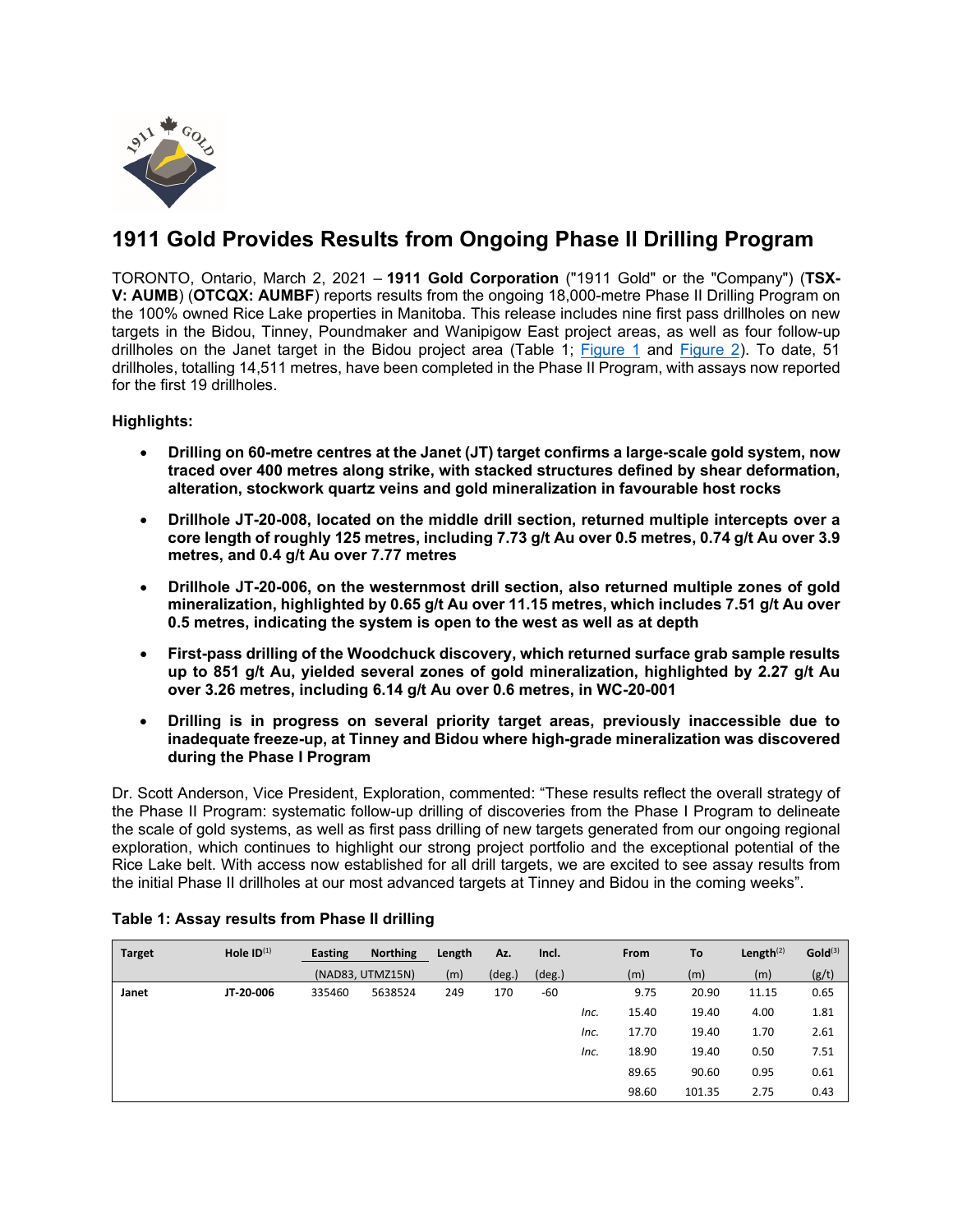| <b>Target</b>  | Hole $ID^{(1)}$ | <b>Easting</b> | <b>Northing</b>  | Length | Az.    | Incl.           |      | From   | To     | Length $^{(2)}$ | Gold <sup>(3)</sup> |
|----------------|-----------------|----------------|------------------|--------|--------|-----------------|------|--------|--------|-----------------|---------------------|
|                |                 |                | (NAD83, UTMZ15N) | (m)    | (deg.) | $(\text{deg.})$ |      | (m)    | (m)    | (m)             | (g/t)               |
| Janet (Cont'd) | JT-20-007       | 335591         | 5638533          | 302    | 170    | $-65$           |      | 107.00 | 109.65 | 2.65            | 0.65                |
|                |                 |                |                  |        |        |                 | Inc. | 108.20 | 109.65 | 1.45            | 1.04                |
|                |                 |                |                  |        |        |                 |      | 129.95 | 131.75 | 1.80            | 0.65                |
|                | JT-20-008       | 335652         | 5638548          | 317    | 170    | $-60$           |      | 22.70  | 23.25  | 0.55            | 0.81                |
|                |                 |                |                  |        |        |                 |      | 32.15  | 32.65  | 0.50            | 7.73                |
|                |                 |                |                  |        |        |                 |      | 76.75  | 78.10  | 1.35            | 0.48                |
|                |                 |                |                  |        |        |                 |      | 82.20  | 86.10  | 3.90            | 0.74                |
|                |                 |                |                  |        |        |                 | Inc. | 85.35  | 86.10  | 0.75            | 2.67                |
|                |                 |                |                  |        |        |                 |      | 92.98  | 100.75 | 7.77            | 0.40                |
|                |                 |                |                  |        |        |                 | Inc. | 100.25 | 100.75 | 0.50            | 3.29                |
|                |                 |                |                  |        |        |                 |      | 145.85 | 146.35 | 0.50            | 0.91                |
|                | JT-20-009       | 335777         | 5638546          | 309    | 170    | $-60$           |      | 79.40  | 84.15  | 4.75            | 1.37                |
|                |                 |                |                  |        |        |                 | Inc. | 82.50  | 84.15  | 1.65            | 3.44                |
|                |                 |                |                  |        |        |                 | Inc. | 83.55  | 84.15  | 0.60            | 6.20                |
|                |                 |                |                  |        |        |                 |      | 87.95  | 88.45  | 0.50            | 1.12                |
|                |                 |                |                  |        |        |                 |      | 155.55 | 156.50 | 0.95            | 0.82                |
|                |                 |                |                  |        |        |                 |      | 158.60 | 159.45 | 0.85            | 2.64                |
| Woodchuck      | WC-20-001       | 334901         | 5638566          | 201    | 170    | $-50$           |      | 92.94  | 96.20  | 3.26            | 2.27                |
|                |                 |                |                  |        |        |                 | Inc. | 94.50  | 96.20  | 1.70            | 3.57                |
|                |                 |                |                  |        |        |                 | Inc. | 94.50  | 95.10  | 0.60            | 6.14                |
|                | WC-20-002       | 334967         | 5638560          | 202    | 170    | $-50$           |      | 79.00  | 80.75  | 1.75            | 0.92                |
|                |                 |                |                  |        |        |                 | Inc. | 79.60  | 80.10  | 0.50            | 2.02                |
|                | WC-21-003       | 334880         | 5638558          | 200    | 212    | $-52$           |      | 94.35  | 95.40  | 1.05            | 0.56                |
|                |                 |                |                  |        |        |                 |      | 108.45 | 110.45 | 2.00            | 0.60                |
| <b>Bermuda</b> | BM-20-001       | 339091         | 5638407          | 185    | 245    | $-66$           |      | 95.38  | 96.92  | 1.54            | 0.65                |
|                | BM-20-002       | 338991         | 5638579          | 176    | 245    | $-60$           |      | 120.55 | 122.00 | 1.45            | 3.15                |
|                |                 |                |                  |        |        |                 | Inc. | 121.05 | 122.00 | 0.95            | 4.46                |
| Poundmaker     | PM-20-008       | 307731         | 5663074          | 200    | 235    | $-60$           |      | 124.95 | 126.10 | 1.15            | 0.62                |
|                |                 |                |                  |        |        |                 |      | 144.75 | 145.25 | 0.50            | 1.87                |
|                | PM-20-009(4)    | 307761         | 5663015          | 56     | 235    | $-60$           |      |        |        | <b>NSV</b>      |                     |
|                | PM-20-010       | 307751         | 5663021          | 157    | 235    | $-70$           |      |        |        | <b>NSV</b>      |                     |
| Wanipigow E.   | WP-20-001       | 308569         | 5659963          | 404    | 195    | $-60$           |      |        |        | <b>NSV</b>      |                     |

 $<sup>(1)</sup>$  Numbering reflects order in which drillholes were planned, rather than sequence of drilling</sup>

(2) Represents drillcore length; true widths are presently unknown

(3) All reported intervals are weighted averages; NSV, no significant values

(4) Drillhole PM-20-009 was lost at 56 metres; re-collared as PM-20-010

# **Phase II Drilling Results**

Phase II drilling on the Janet target in the Bidou project area returned numerous mineralized intercepts, including local high-grade gold, defining a series of stacked structures that cut through chemicallyfavourable (Fe-tholeiitic) host rocks and felsic porphyry dikes. The mineralized zones are typically associated with stockwork quartz-tourmaline veins in silica-sericite-pyrite altered porphyry and basalt, and have now been confirmed in wide-spaced drilling over 400 metres along strike; results are pending for two additional drillholes completed to test these zones at depth (drillholes reported to date for Janet targeted the main structure at vertical depths of 100–125 metres). New data from the nine drill holes now completed at Janet will be utilized to vector toward potential high-grade zones within this large-scale mineralized system.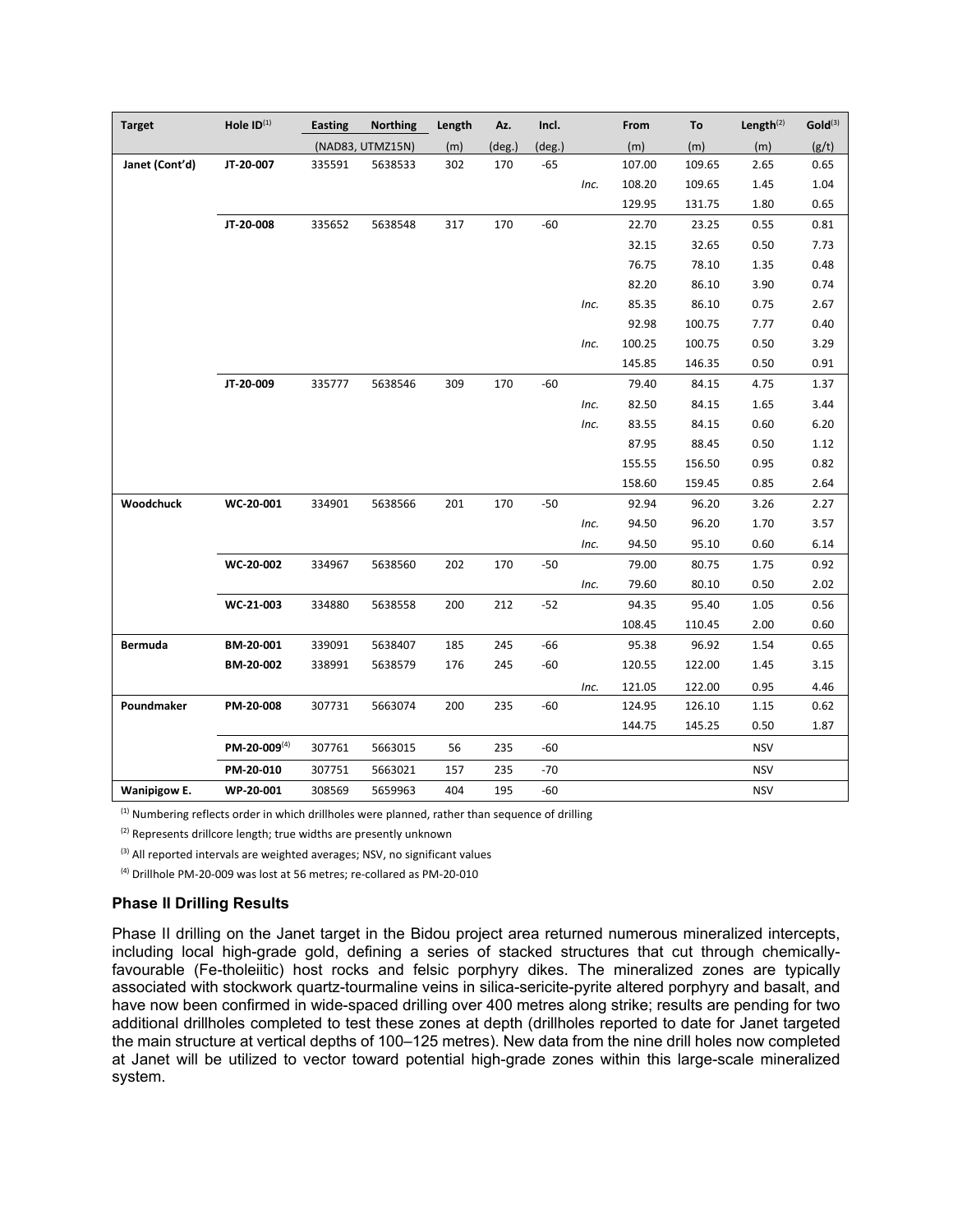The Woodchuck, Bermuda and No. 2 zone targets (within the Bidou, Tinney and Poundmaker project areas, respectively) are kilometre-scale structures associated with high-grade gold occurrences on surface, with no record of historical drilling. Results from first pass drillholes, reported herein (Table 1), completed on wide-spaced sections confirm these structures along strike and to depth in each location, with localized gold mineralization associated with strongly sheared and variably-altered host rocks. These results will be evaluated in the context of the Company's exploration model to identify areas with potential to host highgrade vein systems along these major structures. Six additional drillholes have been completed on two parallel targets at Poundmaker, with results pending.

The Wanipigow East target is located along the trace of the crustal-scale Wanipigow Fault and is covered with glacial-clay cover at surface. It is associated with a thick, tightly-folded iron formation within the fault, with coincident geophysical (MAG, IP, VLF-EM) and gold-in-humus geochemical anomalies. The initial drillhole (WP-20-001) targeted the core of the fold structure at a vertical depth of 200 metres, returning only local anomalous gold values; results are pending for two additional drillholes completed to test this structure at depth and along strike 450 m to the west of WP-20-001.

# **Exploration Outlook**

Three drill rigs are currently testing targets at the Tinney, Bidou and Horseshoe projects that were inaccessible until recently pending completion of the ice-making program. These include several priority targets at Tinney and Bidou that returned high-grade intercepts from wide-spaced drilling in the Phase I Program; these compelling targets will be the main source of news flow in the coming weeks.

Concurrent to the drilling program, 1911 Gold continues to plan for a comprehensive field exploration program in 2021, focussing on areas where high-grade gold mineralization was identified in bedrock during the 2019 and 2020 field campaigns, with the goal of advancing new targets to drill stage in several project areas within the Company's dominant land packages in the Rice Lake greenstone belt.

## **QA-QC Protocols**

Sample handling, preparation and analysis are monitored through the implementation of formal chain-ofcustody procedures and quality assurance-quality control (QA-QC) programs designed to follow industry best practices. Drillcore is logged and sampled in a secure facility located in Bissett, Manitoba. Drillcore samples for gold assay are cut in half using a diamond saw and are submitted to Activation Laboratories Ltd. (Actlabs) in Ancastor, Ontario, for preparation by crushing to 80% passing 2.0 millimetres, riffle splitting to obtain 250-gram aliquots, and pulverizing to 95% passing 106 microns; the pulverizer bowl is cleaned with sand after each sample. Pulps are analyzed by a 30-gram fire assay and AAS finish. For assays above 5 g/t Au, a cut of the original pulp was re-assayed with a gravimetric finish. Samples with visible gold are analyzed by metallic screen assay, with the weighted average of gold for the entire sample reported, based on fire assays of the screen oversize and undersize fractions. In addition to Actlabs' in-house QA-QC protocols, 1911 Gold inserts certified standards, non-certified blanks and field duplicates into the sample stream at regular intervals, such that QA-QC accounts for 10% of the total samples submitted. Results are routinely evaluated for accuracy, precision and contamination.

### **Qualified Person Statement**

Technical information in this news release has been reviewed and approved by Dr. Scott Anderson, Ph.D., P.Geo., the Company's Vice President, Exploration, and Qualified Person as defined by Canadian National Instrument 43-101 – Standards of Disclosure for Mineral Projects.

# **About 1911 Gold Corporation**

1911 Gold is a junior explorer that holds a highly prospective, consolidated land package totalling 54,344 hectares within and adjacent to the Archean Rice Lake greenstone belt in Manitoba, and also owns the True North mine and mill complex at Bissett, Manitoba, where it is reprocessing historic tailings on a seasonal basis. 1911 Gold believes its land package is a prime exploration opportunity, with potential to